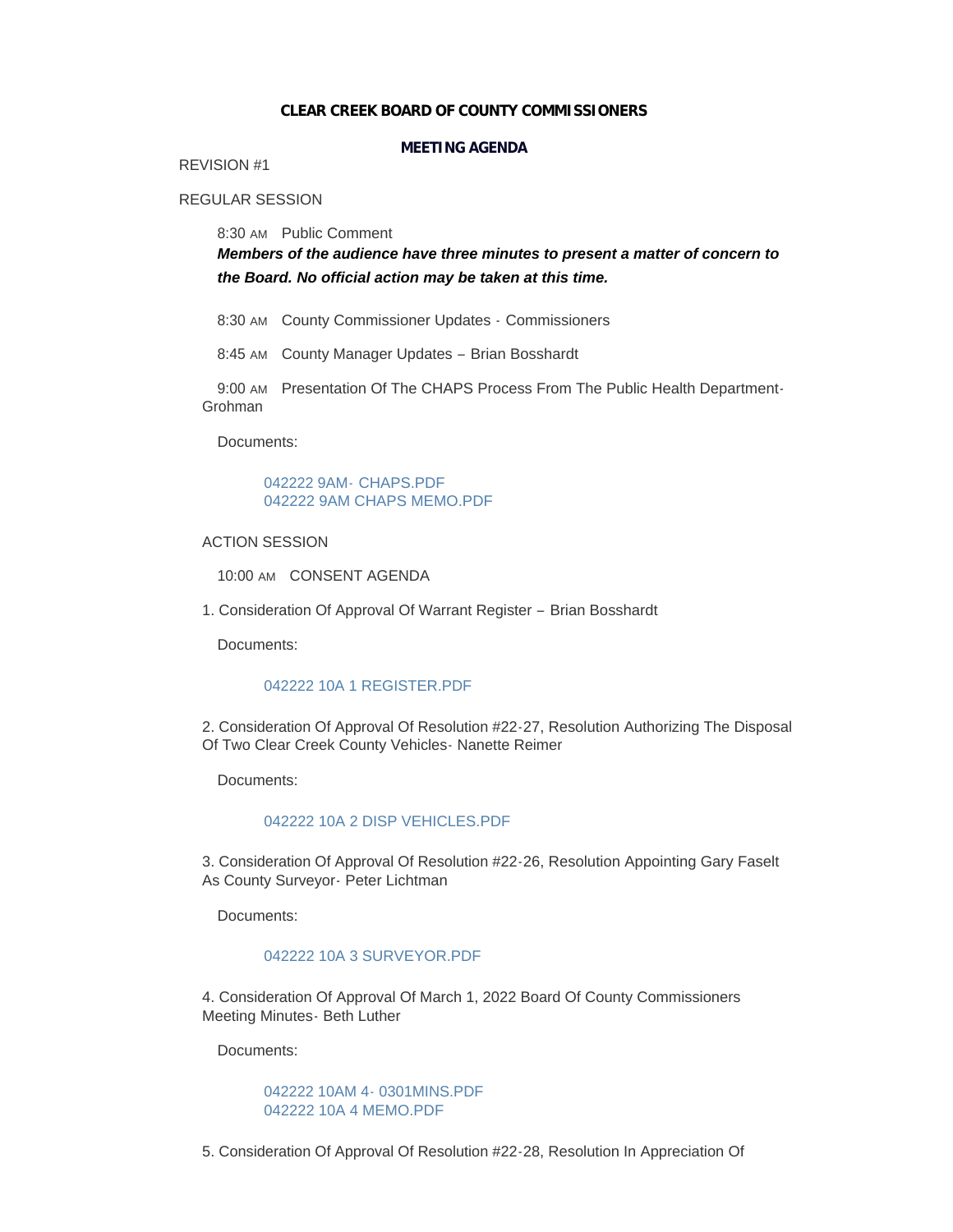Meritorious Service- Brian Bosshardt

6. Consideration Of Approval Of Resolution #22-29, Resolution Ratifying The Clear Creek County Fire Ban Enacted On April 21, 2022– Sheriff Albers

10:00 AM Consideration Of Approval Of Resolution #22-24, Resolution To Adopt The 2022 Clear Creek County Annual Operating Plan Setting Standard Operating Procedures, Agreed Procedures, And Responsibilities To Implement Cooperative Wildfire Protection Within Clear Creek County – Suzanne Boccia

Documents:

[2022-04-19 BOCC AGENDA MEMO\\_2022 WILDFIRE ANNUAL OPERATING](https://www.clearcreekcounty.us/AgendaCenter/ViewFile/Item/6889?fileID=10495)  PLAN.PDF [2022-24 RESO TO ADOPT 2022 WILDFIRE ANNUAL OPERATING PLAN.PDF](https://www.clearcreekcounty.us/AgendaCenter/ViewFile/Item/6889?fileID=10496) [042222 AOP.PDF](https://www.clearcreekcounty.us/AgendaCenter/ViewFile/Item/6889?fileID=10497) ATTACHMENT A - COLORADO COOOPERATIVE WILDLAND FIRE MGMT [AND STAFFORD ACT RESPONSE AGREEMENT 2021.PDF](https://www.clearcreekcounty.us/AgendaCenter/ViewFile/Item/6889?fileID=10498) ATTACHMENT B - [EFF EMERGENCY FIRE FUND AGREEMENT 2021-](https://www.clearcreekcounty.us/AgendaCenter/ViewFile/Item/6889?fileID=10499) 2025.PDF ATTACHMENT C - [IGA FOR MUTUAL AID BETWEEN CCC AND CCFA.PDF](https://www.clearcreekcounty.us/AgendaCenter/ViewFile/Item/6889?fileID=10500) [ATTACHMENT D - MUTUAL AID AGREEMENT BETWEEN CCFA AND](https://www.clearcreekcounty.us/AgendaCenter/ViewFile/Item/6889?fileID=10501)  EFPD.PDF [ATTACHMENT E - WILDLAND FIRE PROTECTION AGREEMENT BETWEEN](https://www.clearcreekcounty.us/AgendaCenter/ViewFile/Item/6889?fileID=10502)  CCFA AND CCSO.PDF [ATTACHMENT F - WILDLAND FIRE PROTECTION AGREEMENT BETWEEN](https://www.clearcreekcounty.us/AgendaCenter/ViewFile/Item/6889?fileID=10503)  CCC-CCSO AND EFPD.PDF [ATTACHMENT G - IGA FOR COOPERATIVE WILDFIRE PROTECTION](https://www.clearcreekcounty.us/AgendaCenter/ViewFile/Item/6889?fileID=10504)  BETWEEN DFPC-CCC-SO EFF MOU - 20200415.PDF [ATTACHMENT H - IGA FOR COOPERATIVE WILDFIRE PROTECTION BTWN](https://www.clearcreekcounty.us/AgendaCenter/ViewFile/Item/6889?fileID=10505)  DNR-CCC-CCCSO.PDF [EXHIBIT A - AOP MAP - 2013.PDF](https://www.clearcreekcounty.us/AgendaCenter/ViewFile/Item/6889?fileID=10506) [EXHIBIT B - MAP - ARF AND FIRE MANAGEMENT ZONES.PDF](https://www.clearcreekcounty.us/AgendaCenter/ViewFile/Item/6889?fileID=10507) [EXHIBIT C - CCC FIRE PROTECTION FACILITIES.PDF](https://www.clearcreekcounty.us/AgendaCenter/ViewFile/Item/6889?fileID=10508) [EXHIBIT D - COMMON TERMINOLOGY.PDF](https://www.clearcreekcounty.us/AgendaCenter/ViewFile/Item/6889?fileID=10509) [EXHIBIT E - 2015 DISPATCH PROCEDURES FOR GROUND AND AIR](https://www.clearcreekcounty.us/AgendaCenter/ViewFile/Item/6889?fileID=10510)  RESOURCES.PDF EXHIBIT F-1 - AVIATION ORDERING AUTHORIZATION LIST PDF [EXHIBIT F-2 - AVIATION RESOURCES REQUEST FORM.PDF](https://www.clearcreekcounty.us/AgendaCenter/ViewFile/Item/6889?fileID=10512) [EXHIBIT F-3A CO NATIONAL GUARD AIRCRAFT RATES 2014 - 2017.PDF](https://www.clearcreekcounty.us/AgendaCenter/ViewFile/Item/6889?fileID=10513) [EXHIBIT F-3B - DFPC 2019 ALL AC COSTS.PDF](https://www.clearcreekcounty.us/AgendaCenter/ViewFile/Item/6889?fileID=10514) [EXHIBIT F-4A - SEAT BRIEFING.PDF](https://www.clearcreekcounty.us/AgendaCenter/ViewFile/Item/6889?fileID=10515) [EXHIBIT F-4B - EVALUATING\\_SEAT\\_DROPS.PDF](https://www.clearcreekcounty.us/AgendaCenter/ViewFile/Item/6889?fileID=10516) [EXHIBIT F-5 -TEMPORARY FLIGHT RESTRICTIONS \(TFR\)](https://www.clearcreekcounty.us/AgendaCenter/ViewFile/Item/6889?fileID=10517)  INFORMATION.PDF [EXHIBIT F-6 - DIP SITE DESCRIPTORS AND CONTACT LIST.PDF](https://www.clearcreekcounty.us/AgendaCenter/ViewFile/Item/6889?fileID=10518) [EXHIBIT F-7A - RETARDANT EXCLUSION ZONE MAP ARF.PDF](https://www.clearcreekcounty.us/AgendaCenter/ViewFile/Item/6889?fileID=10519) [EXHIBIT F-7B - RETARDANT ZONE - BEAVER BROOK.PDF](https://www.clearcreekcounty.us/AgendaCenter/ViewFile/Item/6889?fileID=10520) [EXHIBIT F-8 MULTI-MISSION AIRCRAFT \(MMA\) REQUEST FORM\\_2018.PDF](https://www.clearcreekcounty.us/AgendaCenter/ViewFile/Item/6889?fileID=10521) [EXHIBIT G-1 - CLEAR CREEK VHF GROUP 1\\_2017.PDF](https://www.clearcreekcounty.us/AgendaCenter/ViewFile/Item/6889?fileID=10522) [EXHIBIT G-2 - NORTHERN FRONT RANGE VHF MUTUAL AID](https://www.clearcreekcounty.us/AgendaCenter/ViewFile/Item/6889?fileID=10523)  FREQS\_2017.PDF [EXHIBIT G-3 - 2018 ROCKY MOUNTAIN AG AND AA FREQUENCIES.PDF](https://www.clearcreekcounty.us/AgendaCenter/ViewFile/Item/6889?fileID=10524) [EXHIBIT H - DIRECTORY OF PERSONNEL 2022.PDF](https://www.clearcreekcounty.us/AgendaCenter/ViewFile/Item/6889?fileID=10525) [EXHIBIT I LMAC CHARTER \(PENDING\).PDF](https://www.clearcreekcounty.us/AgendaCenter/ViewFile/Item/6889?fileID=10526) [EXHIBIT J - FIRE RESTRICTIONS AND FIRE CLOSURE CRITERIA.PDF](https://www.clearcreekcounty.us/AgendaCenter/ViewFile/Item/6889?fileID=10527) [EXHIBIT K-1 COMPLEXITY ANALYSIS GUIDELINES - 2015.PDF](https://www.clearcreekcounty.us/AgendaCenter/ViewFile/Item/6889?fileID=10528) [EXHIBIT K-2 EFF ANALYSIS FORM.PDF](https://www.clearcreekcounty.us/AgendaCenter/ViewFile/Item/6889?fileID=10529) [EXHIBIT K-3 EFF FUNDING REQUEST FORM - 2015.PDF](https://www.clearcreekcounty.us/AgendaCenter/ViewFile/Item/6889?fileID=10530)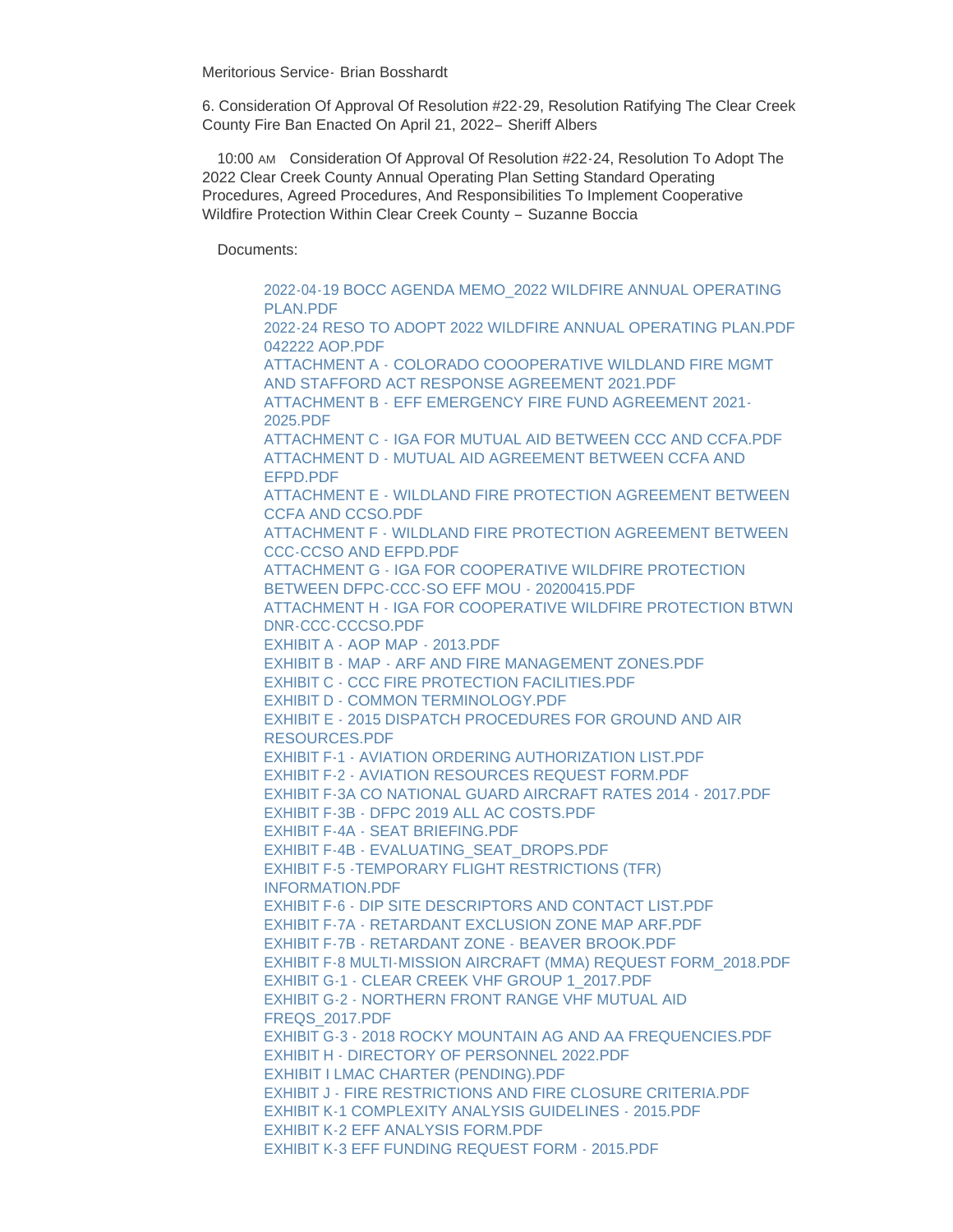[EXHIBIT L - PRIORITY DECISION MATRIX - 2012.PDF](https://www.clearcreekcounty.us/AgendaCenter/ViewFile/Item/6889?fileID=10531) [EXHIBIT M-1 - COST SHARE PRINCIPLES.PDF](https://www.clearcreekcounty.us/AgendaCenter/ViewFile/Item/6889?fileID=10532) [EXHIBIT M-2 - ITEMS TO CONSIDER FOR COST SHARE.PDF](https://www.clearcreekcounty.us/AgendaCenter/ViewFile/Item/6889?fileID=10533) [EXHIBIT N - SEE EXHIBIT P.DOCX](https://www.clearcreekcounty.us/AgendaCenter/ViewFile/Item/6889?fileID=10534) [EXHIBIT O - FIRE INVESTIGATION REPORT.PDF](https://www.clearcreekcounty.us/AgendaCenter/ViewFile/Item/6889?fileID=10535) [EXHIBIT P-1 - CRRF FOLDER COVER LETTER.PDF](https://www.clearcreekcounty.us/AgendaCenter/ViewFile/Item/6889?fileID=10536) [EXHIBIT P-2A - COOPERATOR REIMBURSEMENT CHECKLIST.PDF](https://www.clearcreekcounty.us/AgendaCenter/ViewFile/Item/6889?fileID=10537) [EXHIBIT P-2B - COOPERATOR REIMBURSMENT GUIDELINES \(2017\).PDF](https://www.clearcreekcounty.us/AgendaCenter/ViewFile/Item/6889?fileID=10538) [EXHIBIT P-2C - FORM 1 - VOLUNTEER - RESOURCE POSITION PAY RATE](https://www.clearcreekcounty.us/AgendaCenter/ViewFile/Item/6889?fileID=10539)  MATRIX.PDF [EXHIBIT P-2D - FORM 2 - PERSONNEL RESOURCE STATUS FORM -](https://www.clearcreekcounty.us/AgendaCenter/ViewFile/Item/6889?fileID=10540) 2017.PDF [EXHIBIT P-2E - FORM 3 - COOPERATOR INCIDENT ASSIGNMENT INVOICE](https://www.clearcreekcounty.us/AgendaCenter/ViewFile/Item/6889?fileID=10541)  - 2017.PDF [EXHIBIT P-2F - FORM 4 - INDIVIDUAL SALARY BREAKDOWN.PDF](https://www.clearcreekcounty.us/AgendaCenter/ViewFile/Item/6889?fileID=10542) [EXHIBIT P-2G - FORM 5 - PERSONNEL SUMMARY.PDF](https://www.clearcreekcounty.us/AgendaCenter/ViewFile/Item/6889?fileID=10543) [EXHIBIT P-2H - FORM 6 - INDIVIDUAL TRAVEL BREAKDOWN.PDF](https://www.clearcreekcounty.us/AgendaCenter/ViewFile/Item/6889?fileID=10544) [EXHIBIT P-2I - FORM 7 - TRAVEL EXPENSE SUMMARY.PDF](https://www.clearcreekcounty.us/AgendaCenter/ViewFile/Item/6889?fileID=10545) [EXHIBIT P-2J - FORM 8 - EQUIPMENT USE SUMMARY.PDF](https://www.clearcreekcounty.us/AgendaCenter/ViewFile/Item/6889?fileID=10546) [EXHIBIT P-2K - FORM 9 - FUEL SUMMARY.PDF](https://www.clearcreekcounty.us/AgendaCenter/ViewFile/Item/6889?fileID=10547) [EXHIBIT P-2L - FORM 10 - EQUIPMENT TRANSPORT SUMMARY.PDF](https://www.clearcreekcounty.us/AgendaCenter/ViewFile/Item/6889?fileID=10548) [EXHIBIT P-2M - FORM 11 - INVOICE PREPARATION EXPENSE.PDF](https://www.clearcreekcounty.us/AgendaCenter/ViewFile/Item/6889?fileID=10549) [EXHIBIT P-2N - FORM 12 - REPAIR REPLACEMENT EXPENSE.PDF](https://www.clearcreekcounty.us/AgendaCenter/ViewFile/Item/6889?fileID=10550) [EXHIBIT Q-1 - INCIDENT ORGANIZER-USFS.PDF](https://www.clearcreekcounty.us/AgendaCenter/ViewFile/Item/6889?fileID=10551) [EXHIBIT Q-2A - DELEGATION OF AUTHORITY FORM 2015.PDF](https://www.clearcreekcounty.us/AgendaCenter/ViewFile/Item/6889?fileID=10552) [EXHIBIT Q-2B - RETURN OF DELEGATED AUTHORITY FORM 2015.PDF](https://www.clearcreekcounty.us/AgendaCenter/ViewFile/Item/6889?fileID=10553) [EXHIBIT Q-2C - ASSUMPTION OF FIRE CONTROL FORM 2015.PDF](https://www.clearcreekcounty.us/AgendaCenter/ViewFile/Item/6889?fileID=10554) [EXHIBIT Q-3A - ICS 201 - INCIDENT BRIEFING.PDF](https://www.clearcreekcounty.us/AgendaCenter/ViewFile/Item/6889?fileID=10555) [EXHIBIT Q-3B - ICS 202 - INCIDENT OBJECTIVES.PDF](https://www.clearcreekcounty.us/AgendaCenter/ViewFile/Item/6889?fileID=10556) [EXHIBIT Q-3C - ICS 203 - ORGANIZATION ASSIGNMENT LIST.PDF](https://www.clearcreekcounty.us/AgendaCenter/ViewFile/Item/6889?fileID=10557) [EXHIBIT Q-3D - ICS 204 - DIVISION-GROUP ASSIGNMENT LIST WF.PDF](https://www.clearcreekcounty.us/AgendaCenter/ViewFile/Item/6889?fileID=10558) [EXHIBIT Q-3E - ICS 205 - INCIDENT RADIO COMMUNICATIONS PLAN.PDF](https://www.clearcreekcounty.us/AgendaCenter/ViewFile/Item/6889?fileID=10559) [EXHIBIT Q-3F - ICS 206 - MEDICAL PLAN WF.PDF](https://www.clearcreekcounty.us/AgendaCenter/ViewFile/Item/6889?fileID=10560) [EXHIBIT Q-3G - ICS 207 - INCIDENT ORGANIZATION CHART.PDF](https://www.clearcreekcounty.us/AgendaCenter/ViewFile/Item/6889?fileID=10561) [EXHIBIT Q-3H - ICS 208 - SAFETY MESSAGE.PDF](https://www.clearcreekcounty.us/AgendaCenter/ViewFile/Item/6889?fileID=10562) [EXHIBIT Q-3I - ICS 209 - INCIDENT STATUS SUMMARY.PDF](https://www.clearcreekcounty.us/AgendaCenter/ViewFile/Item/6889?fileID=10563) [EXHIBIT Q-3J - ICS 215 - OPERATIONAL PLANNING WORKSHEET.PDF](https://www.clearcreekcounty.us/AgendaCenter/ViewFile/Item/6889?fileID=10564) [EXHIBIT Q-3K - ICS 215A - IAP SAFETY ANALYSIS.PDF](https://www.clearcreekcounty.us/AgendaCenter/ViewFile/Item/6889?fileID=10565) [EXHIBIT Q-3L - ICS 216 - RADIO REQUIREMENTS WORKSHEET.PDF](https://www.clearcreekcounty.us/AgendaCenter/ViewFile/Item/6889?fileID=10566) [EXHIBIT Q-3M - ICS 220 - AIR OPERATIONS SUMMARY.PDF](https://www.clearcreekcounty.us/AgendaCenter/ViewFile/Item/6889?fileID=10567) [EXHIBIT R - DFPC WILDLAND FIRE RESOURCE FUNDING GUIDELINES -](https://www.clearcreekcounty.us/AgendaCenter/ViewFile/Item/6889?fileID=10568) VER\_1 20191220.PDF [EXHIBIT S - PROCEDURES FOR REPORTING FIRES AND REQUESTING](https://www.clearcreekcounty.us/AgendaCenter/ViewFile/Item/6889?fileID=10569)  ASSISTANCE - DFPC - 2013.PDF

# REGULAR SESSION

Executive Session To Receive Legal Advice

Pursuant to C.R.S. § 24-6-402(4)(a) and (e), for the County Attorney to meet with the Board of County Commissioners for the purposes of: 1) receiving direction related to the lease, transfer, or sale of any real, personal, or other property interest in property located at 240 Colo. Hwy. 103, Idaho Springs, CO; and 2) determining positions relative to matters that may be subject to negotiations; developing strategy for negotiations; and instructing negotiators with regard to the aforementioned property.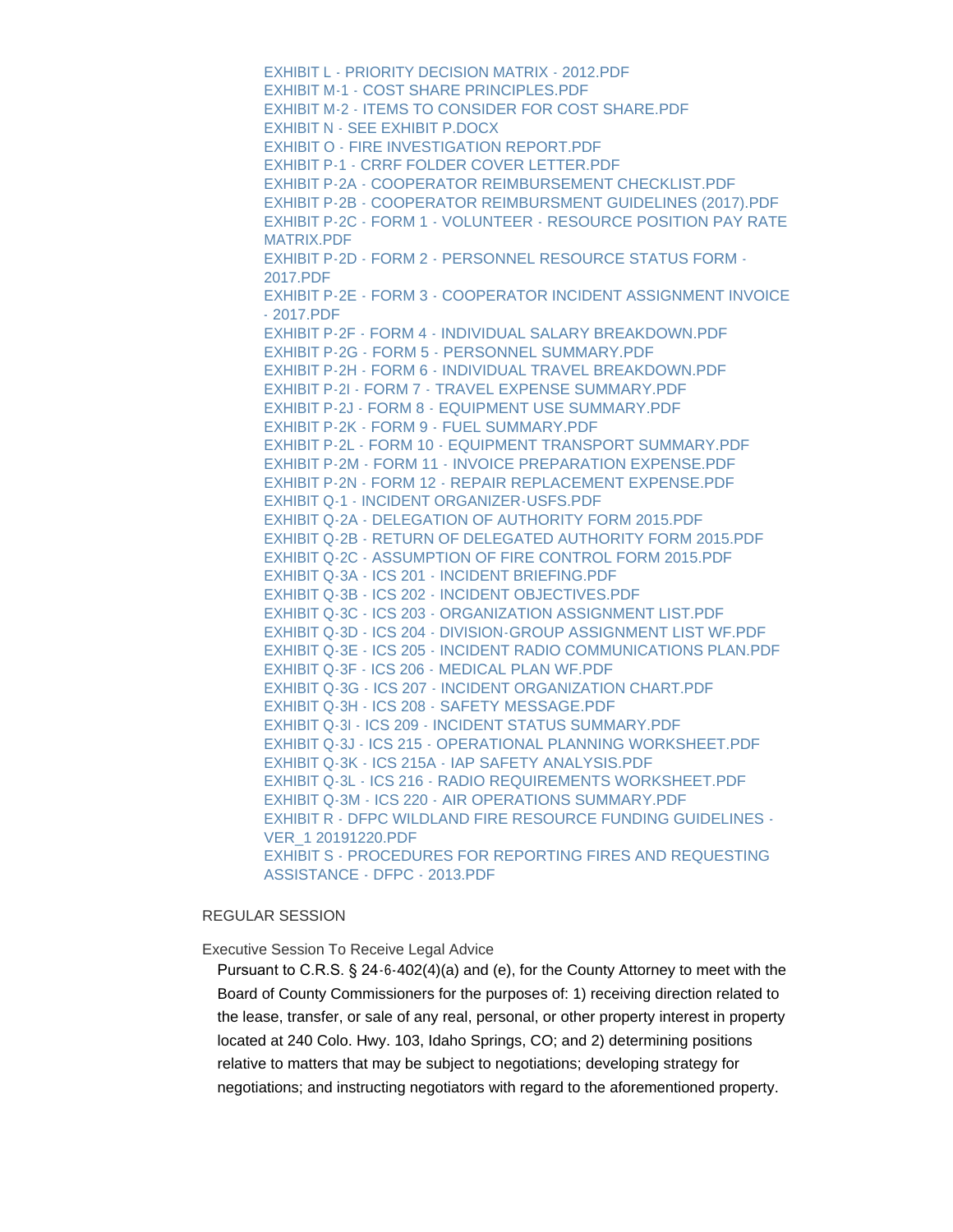Pursuant to C.R.S. § 24-6-402(4)(b) and (e), for the County Attorney to meet with the Board of County Commissioners for the purposes of: 1) receiving legal advice on specific legal questions pertaining to entering into a new Intergovernmental agreement with the Clear Creek Fire Authority prior to or upon the expiration of the current agreement; and 2) determining positions relative to matters that may be subject to negotiations; developing strategy for negotiations; and instructing negotiators with regard to a new intergovernmental agreement with the Clear Creek Fire Authority.

Pursuant to C.R.S. § 24-6-402(4)(b) and (e), for the County Attorney to meet with the Board of County Commissioners for the purposes of: 1) receiving legal advice on specific legal questions pertaining to the status, configuration and organizational structure of the Clear Creek County Mountain Youth Network; and 2) determining positions relative to matters that may be subject to negotiations; developing strategy for negotiations; and instructing negotiators with regard to establishing a new or modified framework for operation of the Mountain Youth Network.

To Join And Listen To The Meeting, Please Do The Following: Please click the link below to join the webinar:

### [HTTPS://ZOOM.US/J/167562115](https://zoom.us/j/167562115)

#### **Or Telephone:**

Dial (for higher quality, dial a number based on your current location):

| US:                     | 669 900 6833 or |  |
|-------------------------|-----------------|--|
| 346 248 7799 or         |                 |  |
| 301 715 8592 or         |                 |  |
| 312 626 6799 or         |                 |  |
| 929 205 6099 or         |                 |  |
| 253 215 8782            |                 |  |
| Webinar ID: 167 562 115 |                 |  |
|                         |                 |  |

Or iPhone one-tap :